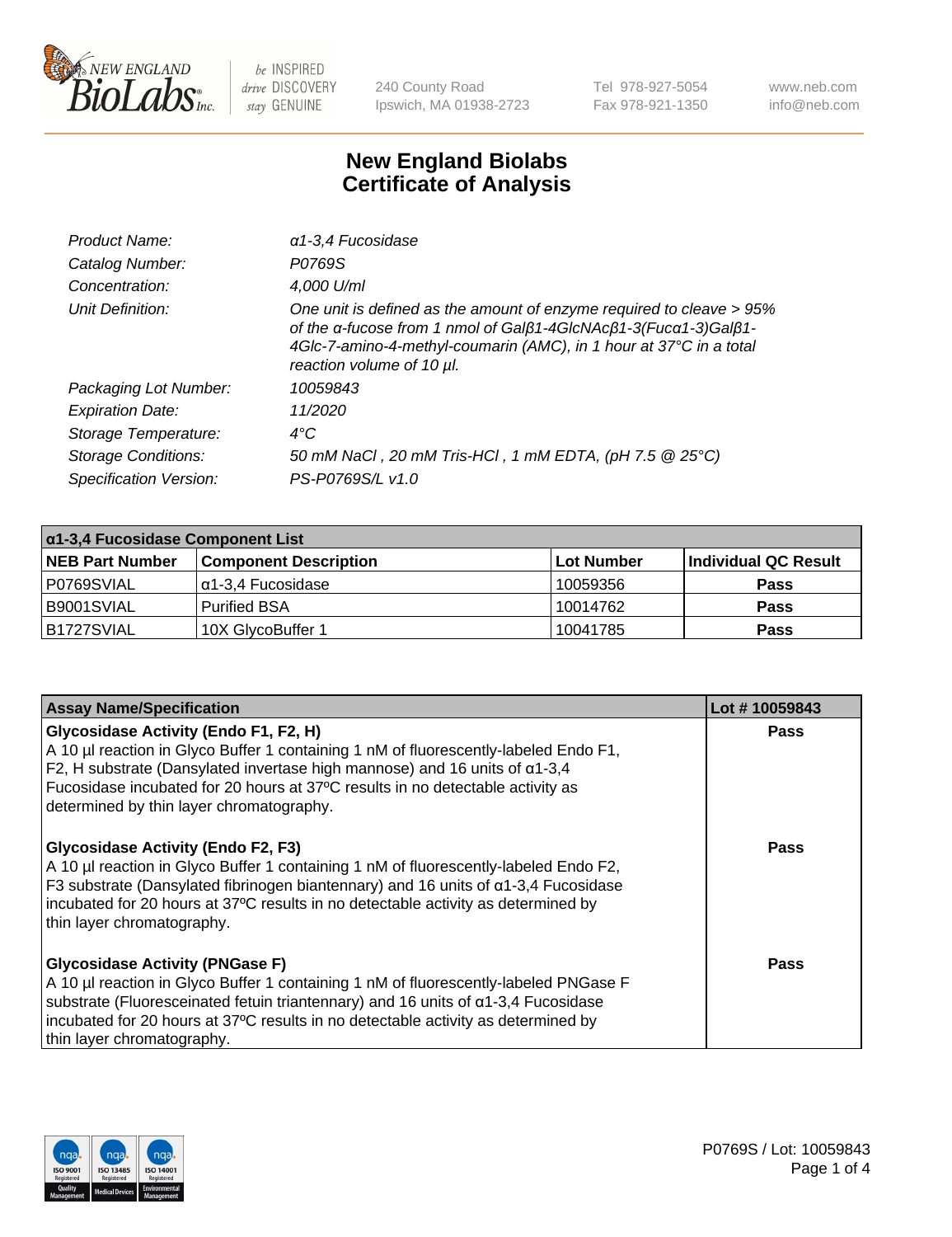

240 County Road Ipswich, MA 01938-2723 Tel 978-927-5054 Fax 978-921-1350

www.neb.com info@neb.com

| <b>Assay Name/Specification</b>                                                                                                                                                                                                                                                                                                                                     | Lot #10059843 |
|---------------------------------------------------------------------------------------------------------------------------------------------------------------------------------------------------------------------------------------------------------------------------------------------------------------------------------------------------------------------|---------------|
| Glycosidase Activity (α-Glucosidase)<br>A 10 µl reaction in Glyco Buffer 1 containing 1 nM of fluorescently-labeled<br>$\alpha$ -Glucosidase substrate (Glc $\alpha$ 1-6Glc $\alpha$ 1-4Glc-AMC) and 16 units of $\alpha$ 1-3,4 Fucosidase<br>incubated for 20 hours at 37°C results in no detectable activity as determined by<br>thin layer chromatography.       | Pass          |
| Glycosidase Activity (α-N-Acetylgalactosaminidase)<br>A 10 µl reaction in Glyco Buffer 1 containing 1 nM of fluorescently-labeled<br>α-N-Acetylgalactosaminidase substrate (GalNAcα1-3(Fucα1-2)Galβ1-4Glc-AMC) and 16<br>units of a1-3,4 Fucosidase incubated for 20 hours at 37°C results in no detectable<br>activity as determined by thin layer chromatography. | Pass          |
| Glycosidase Activity (α-Neuraminidase)<br>A 10 µl reaction in Glyco Buffer 1 containing 1 nM of fluorescently-labeled<br>α-Neuraminidase substrate (Neu5Acα2-3Galβ1-3GlcNAcβ1-3Galβ1-4Glc-AMC) and 16 units<br>of α1-3,4 Fucosidase incubated for 20 hours at 37°C results in no detectable<br>activity as determined by thin layer chromatography.                 | <b>Pass</b>   |
| Glycosidase Activity (α1-2 Fucosidase)<br>A 10 µl reaction in Glyco Buffer 1 containing 1 nM of fluorescently-labeled<br>$\alpha$ -Fucosidase substrate (Fuc $\alpha$ 1-2Gal $\beta$ 1-4Glc-AMC) and 16 units of $\alpha$ 1-3,4 Fucosidase<br>incubated for 20 hours at 37°C results in no detectable activity as determined by<br>thin layer chromatography.       | <b>Pass</b>   |
| Glycosidase Activity (a1-3 Galactosidase)<br>A 10 µl reaction in Glyco Buffer 1 containing 1 nM of fluorescently-labeled<br>α-Galactosidase substrate (Galα1-3Galβ1-4GlcNAc-AMC) and 16 units of α1-3,4<br>Fucosidase incubated for 20 hours at 37°C results in no detectable activity as<br>determined by thin layer chromatography.                               | <b>Pass</b>   |
| Glycosidase Activity (a1-3 Mannosidase)<br>A 10 µl reaction in Glyco Buffer 1 containing 1 nM of fluorescently-labeled<br>α-Mannosidase substrate (Manα1-3Manβ1-4GlcNAc-AMC) and 16 units of α1-3,4 Fucosidase<br>incubated for 20 hours at 37°C results in no detectable activity as determined by<br>thin layer chromatography.                                   | <b>Pass</b>   |
| Glycosidase Activity (α1-6 Galactosidase)<br>A 10 µl reaction in Glyco Buffer 1 containing 1 nM of fluorescently-labeled<br>α-Galactosidase substrate (Galα1-6Galα1-6Glcα1-2Fru-AMC) and 16 units of α1-3,4<br>Fucosidase incubated for 20 hours at 37°C results in no detectable activity as<br>determined by thin layer chromatography.                           | Pass          |

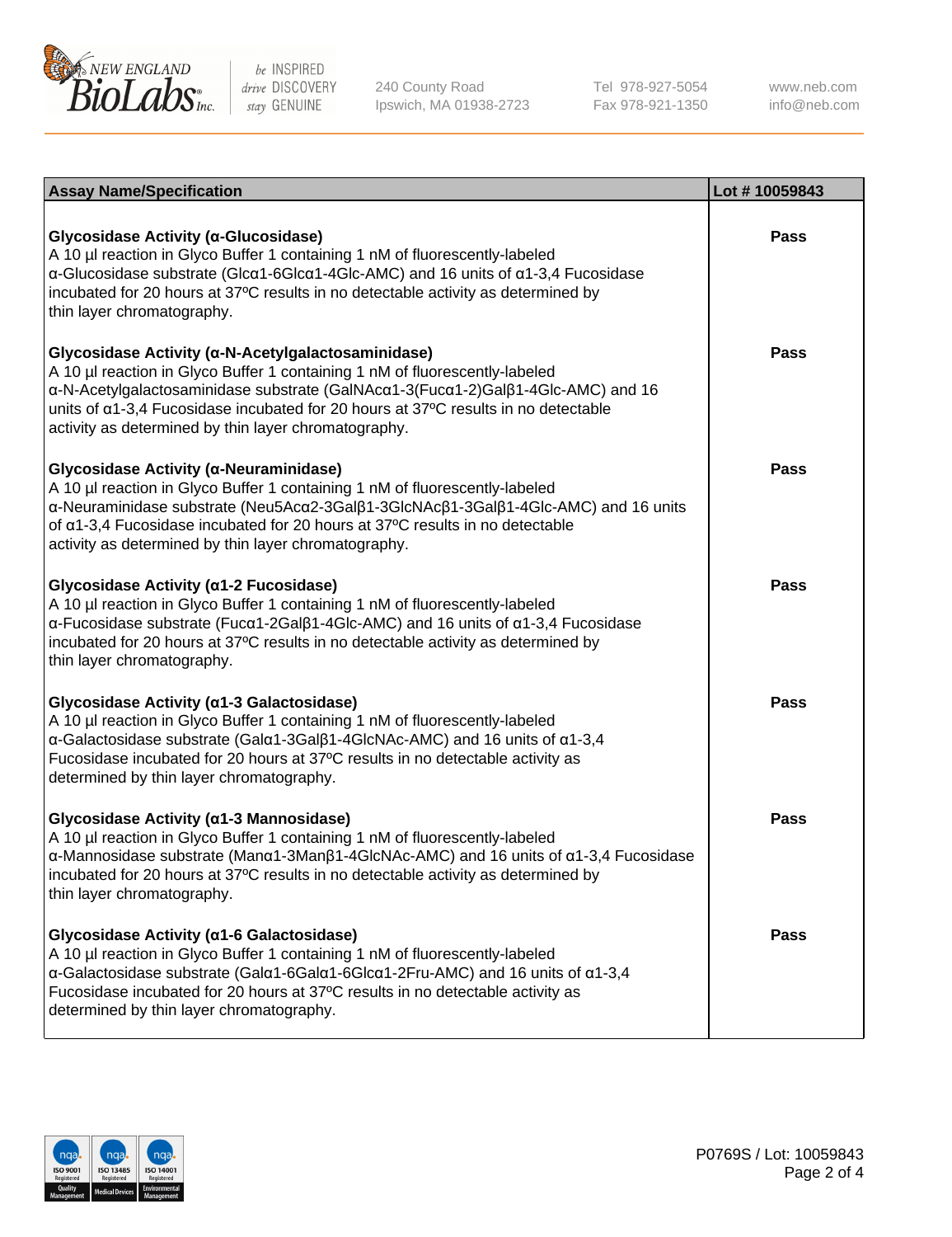

240 County Road Ipswich, MA 01938-2723 Tel 978-927-5054 Fax 978-921-1350 www.neb.com info@neb.com

| <b>Assay Name/Specification</b>                                                                                                                                                                                                                                                                                                                                                   | Lot #10059843 |
|-----------------------------------------------------------------------------------------------------------------------------------------------------------------------------------------------------------------------------------------------------------------------------------------------------------------------------------------------------------------------------------|---------------|
| Glycosidase Activity (a1-6 Mannosidase)<br>A 10 µl reaction in Glyco Buffer 1 containing 1 nM of fluorescently-labeled<br>α-Mannosidase substrate (Manα1-6Manα1-6(Manα1-3)Man-AMC) and 16 units of α1-3,4<br>Fucosidase incubated for 20 hours at 37°C results in no detectable activity as<br>determined by thin layer chromatography.                                           | <b>Pass</b>   |
| Glycosidase Activity (β-Mannosidase)<br>A 10 µl reaction in Glyco Buffer 1 containing 1 nM of fluorescently-labeled<br>$\beta$ -Mannosidase substrate (Μanβ1-4Μanβ1-4Μan-AMC) and 16 units of α1-3,4 Fucosidase<br>incubated for 20 hours at 37°C results in no detectable activity as determined by<br>thin layer chromatography.                                                | <b>Pass</b>   |
| Glycosidase Activity (β-N-Acetylgalactosaminidase)<br>A 10 µl reaction in Glyco Buffer 1 containing 1 nM of fluorescently-labeled<br>$\beta$ -N-Acetylgalactosaminidase substrate (GalNAc $\beta$ 1-4Gal $\beta$ 1-4Glc-AMC) and 16 units of<br>α1-3,4 Fucosidase incubated for 20 hours at 37°C results in no detectable activity<br>as determined by thin layer chromatography. | <b>Pass</b>   |
| Glycosidase Activity (β-N-Acetylglucosaminidase)<br>A 10 µl reaction in Glyco Buffer 1 containing 1 nM of fluorescently-labeled<br>β-N-Acetylglucosaminidase substrate (GlcNAcβ1-4GlcNAcβ1-4GlcNAc-AMC) and 16 units of<br>α1-3,4 Fucosidase incubated for 20 hours at 37°C results in no detectable activity<br>as determined by thin layer chromatography.                      | Pass          |
| Glycosidase Activity (β-Xylosidase)<br>A 10 µl reaction in Glyco Buffer 1 containing 1 nM of fluorescently-labeled<br>$\beta$ -Xylosidase substrate (Xylβ1-4Xylβ1-4Xylβ1-4Xyl-AMC) and 16 units of $\alpha$ 1-3,4<br>Fucosidase incubated for 20 hours at 37°C results in no detectable activity as<br>determined by thin layer chromatography.                                   | <b>Pass</b>   |
| Glycosidase Activity (β1-3 Galactosidase)<br>A 10 µl reaction in Glyco Buffer 1 containing 1 nM of fluorescently-labeled<br>$\beta$ -Galactosidase substrate (Galβ1-3GlcNAcβ1-4Galβ1-4Glc-AMC) and 16 units of α1-3,4<br>Fucosidase incubated for 20 hours at 37°C results in no detectable activity as<br>determined by thin layer chromatography.                               | <b>Pass</b>   |
| Glycosidase Activity (ß1-4 Galactosidase)<br>A 10 µl reaction in Glyco Buffer 1 containing 1 nM of fluorescently-labeled<br>$\beta$ -Galactosidase substrate (Galβ1-4GlcNAcβ1-3Galβ1-4Glc -AMC) and 16 units of α1-3,4<br>Fucosidase incubated for 20 hours at 37°C results in no detectable activity as<br>determined by thin layer chromatography.                              | Pass          |
| <b>Protease Activity (SDS-PAGE)</b>                                                                                                                                                                                                                                                                                                                                               | <b>Pass</b>   |